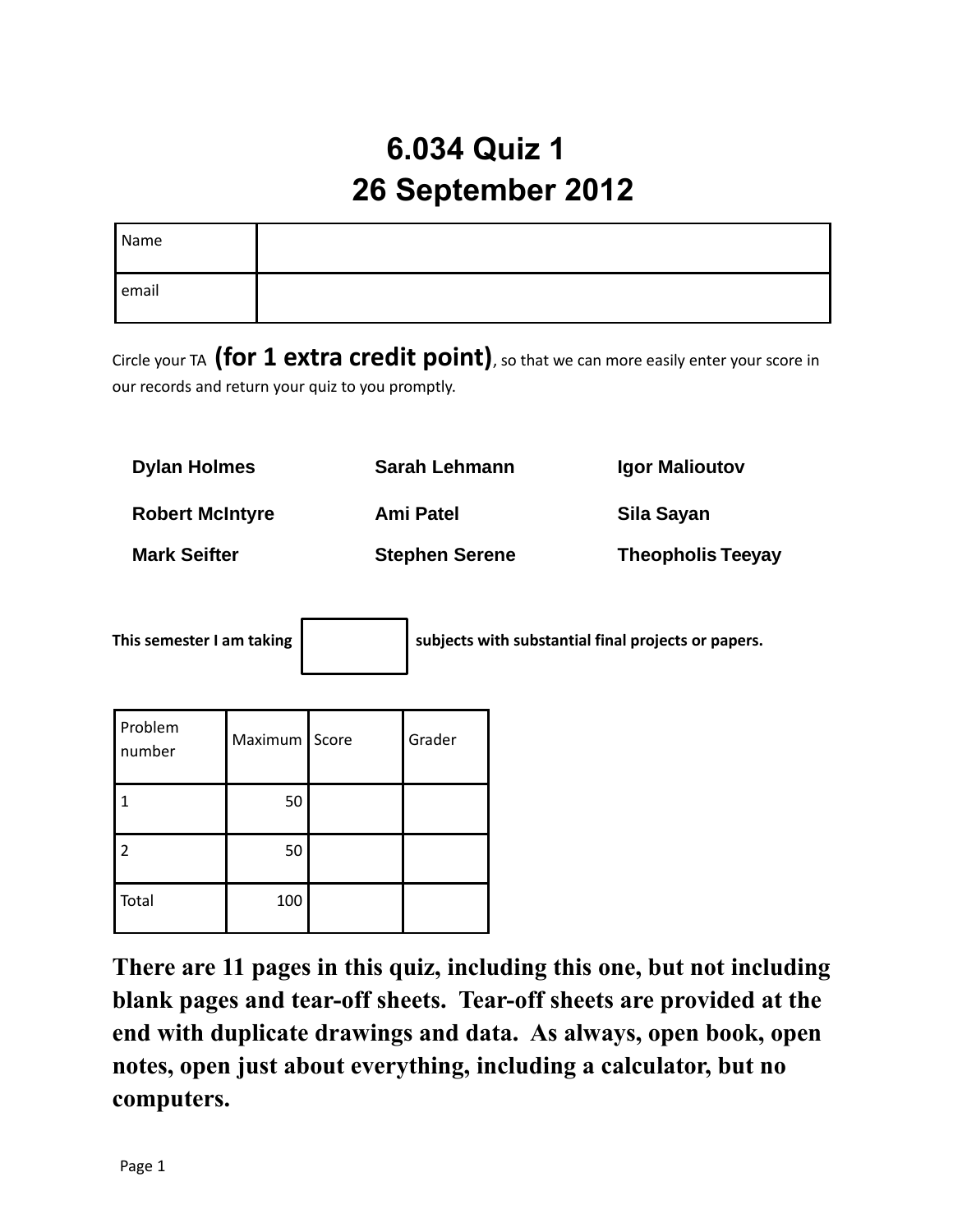# **Problem 1: Rule Based Systems (50 points)**

Now that you are taking 6.034, you are the source of all wisdom among your friends. That's why your friends come to you with tough questions about life and career decisions. One such question is: "Should I become a rockstar or pursue another job?"

You decide to write a Rule Based System to help figure out which of your friends should indeed become rockstars.

For your convenience, a copy of the following rules and assertions is provided on a tearoff sheet at the end of the quiz.

#### **Rules:**

```
P0 IF '(?x) is in 6.034'
   THEN '(?x) is charismatic'
P1 IF (OR '(?x) is nimble',
               '(?x) takes dance lessons')
   THEN '(?x) can dance like Mick Jaqqer'
P2 IF (OR '(?x) is a rebel',
             (AND '(?x) has money', '(?x) chooses style over comfort'))
   THEN '(?x) wears leather'
P3 IF (AND '(?x) is related to Lady Gaga',
                (NOT '(?x) goes to MIT')) 
   THEN '(?x) chooses style over comfort'
P4 IF (OR (AND '(?x) wears leather', 
                   '(?x) can dance like Mick Jagger'),
              (AND '(?x) is musically gifted', 
                  '(?x) is charismatic'))
   THEN '(?x) should become a rockstar'
```
#### **Assertions:**

- A0: (Alison is in 6.034)
- A1: (Brad is in 6.034)
- A2: (Alison is musically gifted)
- A3: (Chris is a rebel)
- A4: (Chris takes dance lessons)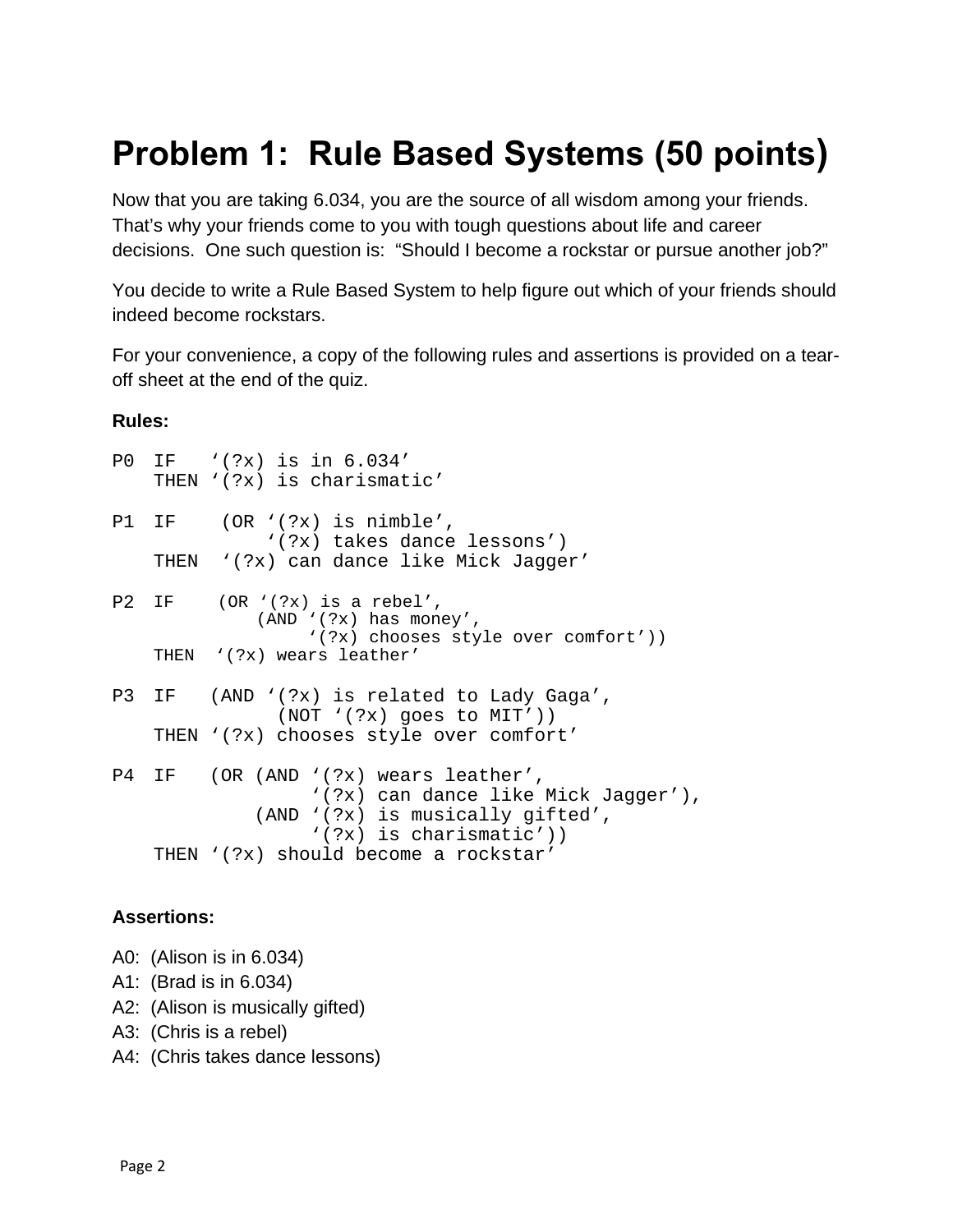#### **Backward-chaining assumptions**

Make the following assumptions about backward chaining:

- When working on a hypothesis, the backward chainer tries to find a matching assertion in the list of assertions. If no matching assertion is found, the backward chainer tries to find a rule with a matching consequent. If no matching consequent is found, then the backward chainer assumes the hypothesis is false.
- The backward chainer never alters the list of assertions, so it can derive the same result multiple times.
- Rules are tried in the order they appear.
- Antecedents are tried in the order they appear.
- Lazy evaluation/short circuiting is in effect (e.g., if the first part of an AND clause is false, the rest does not need to be evaluated to determine that the whole clause is false).

#### **Part A: Backward Chaining (25 points)**

First, determine whether Chris should become a rockstar by simulating backward chaining with the hypothesis

(Chris should become a rockstar)

Write all the hypotheses the backward chainer looks for in the database in the order that the hypotheses are looked for. The table has more lines than you need. We recommend that you use the space provided on the next page to draw the goal tree that would be created by backward chaining from this hypothesis. The goal tree will help us to assign partial credit in the event you have mistakes on the list.

| 1 Chris should become a rockstar | 11 |
|----------------------------------|----|
| $\overline{2}$                   | 12 |
| 3                                | 13 |
| 4                                | 14 |
| 5                                | 15 |
| 6                                | 16 |
|                                  | 17 |
| 8                                | 18 |
| 9                                | 19 |
| 10                               | 20 |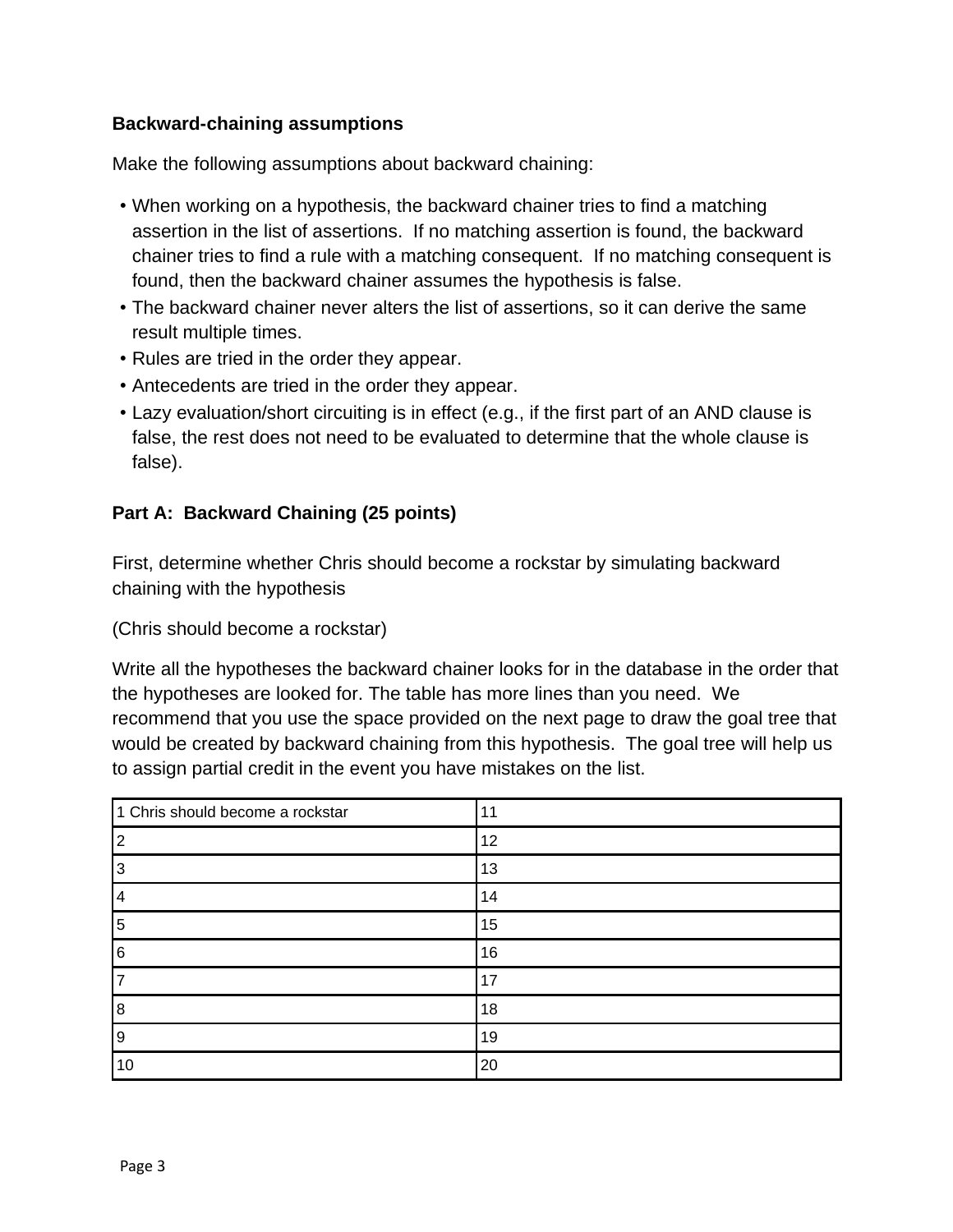Space provided to draw the goal tree.

# **Chris should become a rockstar**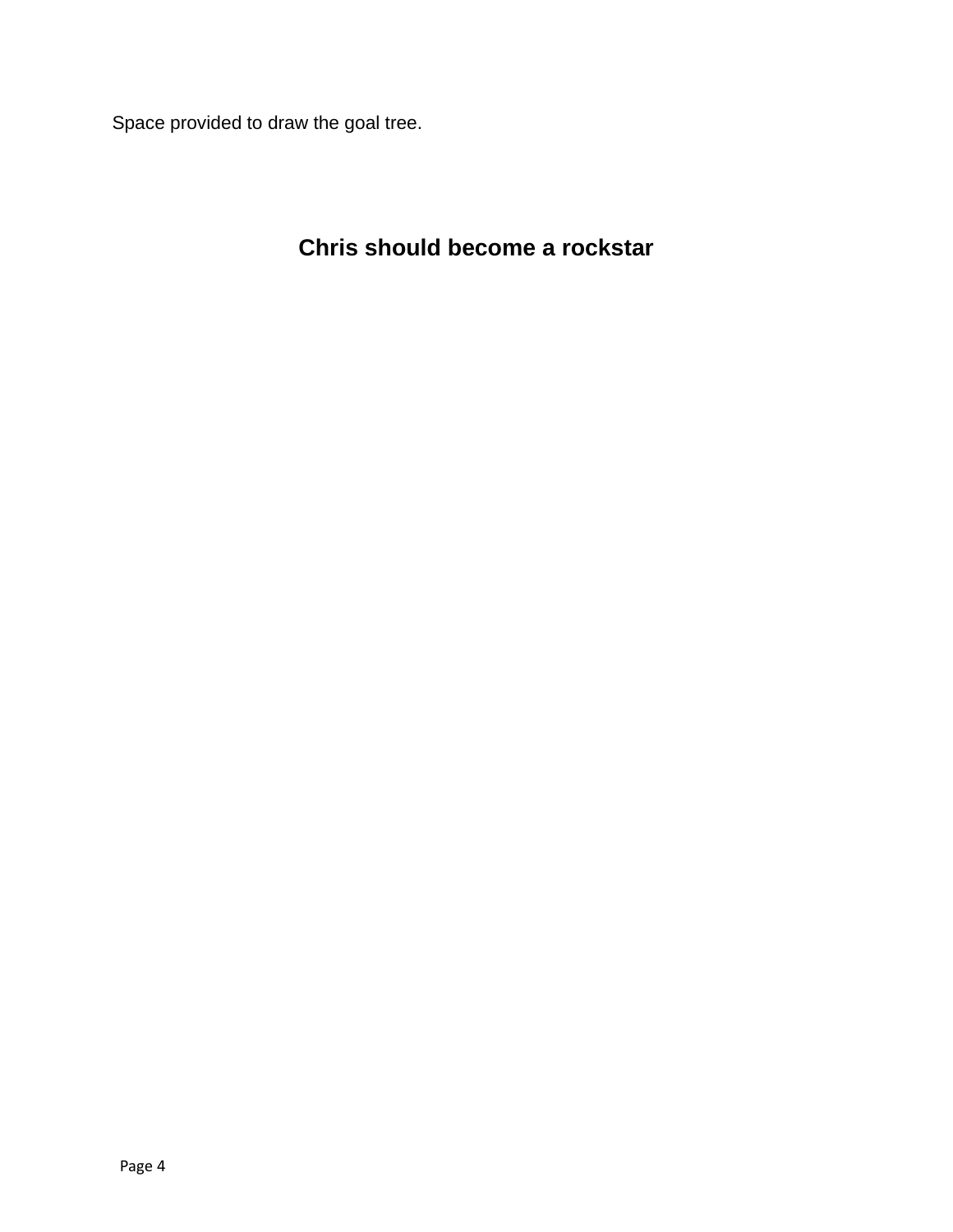#### **Part B: Forward Chaining (25 points)**

Make the following assumptions about forward chaining:

- Rules fire in the order listed (rule-ordering conflict resolution).
- New assertions are added to the bottom of the list of assertions.
- If a particular rule matches assertions in the list of assertions in more than one way, the matches are considered in the order corresponding to the top-to-bottom order of the matched assertions. Thus, if a particular rule has an antecedent that matches both Assertion 1 and Assertion 2, the match with Assertion 1 is considered first.

#### **B1 (20 points)**

Now you want to use a forward-chaining system to determine who among your friends should become rockstars.

Run forward chaining on the list of assertions, showing your work in the table on the next page. For the first three iterations, fill out the first three rows of the table on the next page. In the first column, list all the rules that match during that iteration. In the second column, write down the rule that fires. In the third, write down the assertion that is added when the rule fires. For the rest of the iterations, simply write down the rule that fires and the assertion that is added.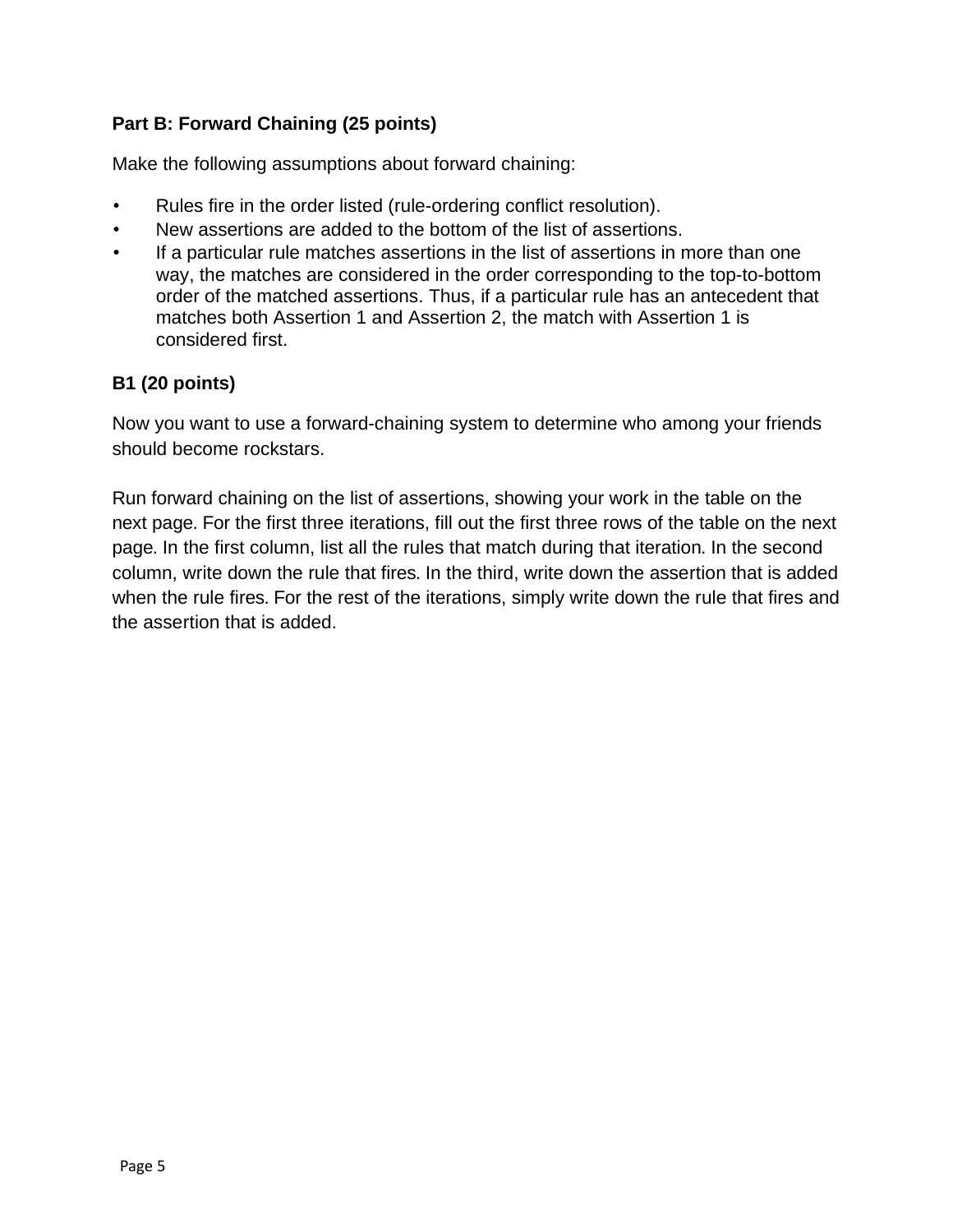| <b>Iteration</b>        | <b>Rules Matched</b> | <b>Rule Fired</b> | <b>New Assertion Added</b> |
|-------------------------|----------------------|-------------------|----------------------------|
| 1                       |                      |                   |                            |
| $\overline{2}$          |                      |                   |                            |
| $\mathbf{3}$            |                      |                   |                            |
| $\overline{\mathbf{4}}$ |                      |                   |                            |
| 5                       |                      |                   |                            |
| $\,6$                   |                      |                   |                            |
| $\overline{7}$          |                      |                   |                            |
| 8                       |                      |                   |                            |
| $\boldsymbol{9}$        |                      |                   |                            |
| $10$                    |                      |                   |                            |
| 11                      |                      |                   |                            |
| 12                      |                      |                   |                            |
| 13                      |                      |                   |                            |
| 14                      |                      |                   |                            |

Using your forward-chaining system, how many of your friends should become a rockstar?

## **B2 (5 points)**

If you moved P4 to the top of the list of rules, would your forward chaining have taken less, same, or more number of iterations to complete?

|  | Circle one: LESS SAME MORE |
|--|----------------------------|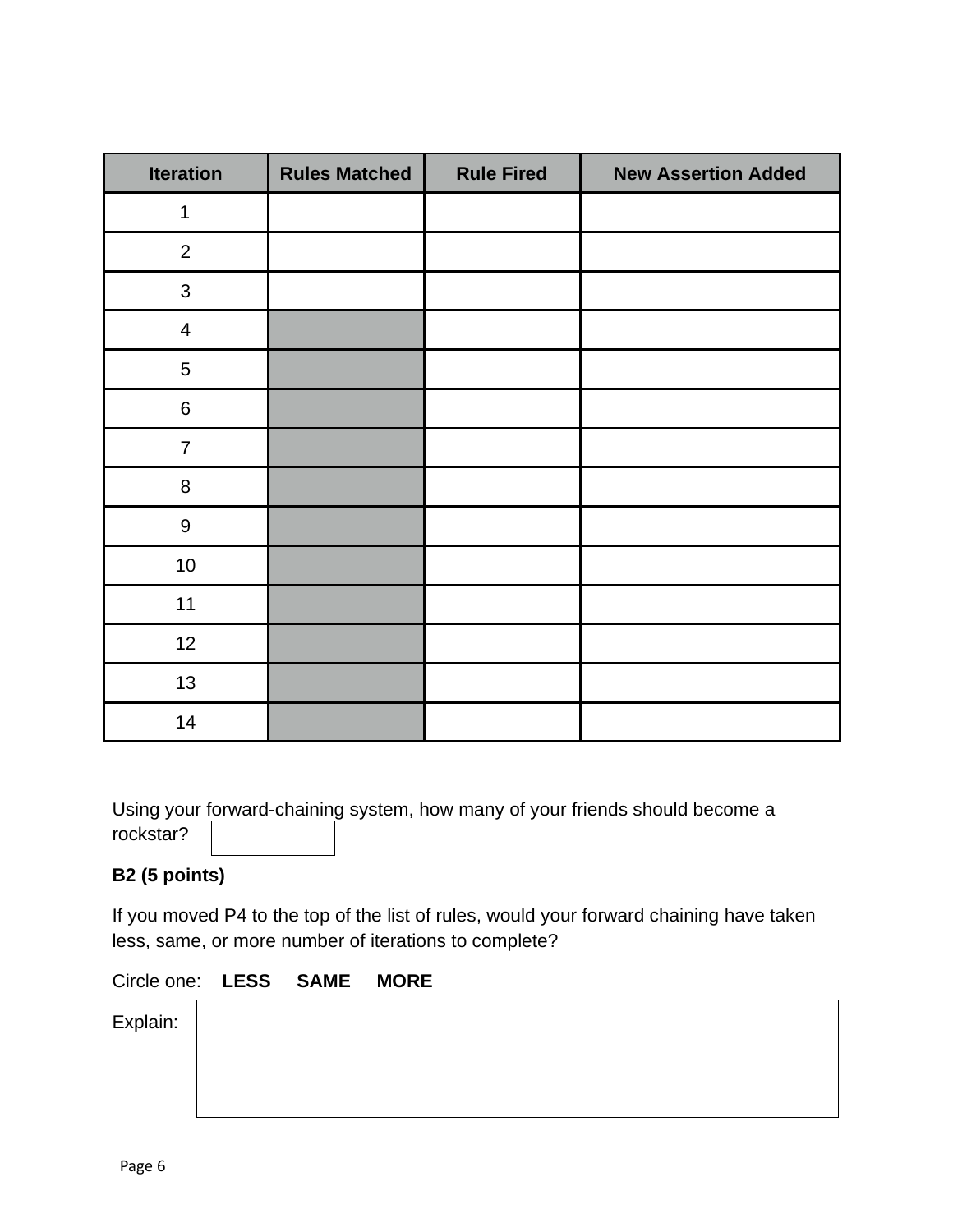# **Problem 2: Search and Games (50 points)**

Odysseus hopes to travel from Troy to Ithaca. Unfortunately, there are many possible paths, and most of them lead to catastrophe. Odysseus has drawn up the following map of possibilities, provided on the tear off sheet at the end of the exam, and Athena has told him how many of his men die if he chooses to travel along a given connection in the map. Athena also gives Odysseus heuristic values for each node, located in parentheses, which she indicates are consistent estimates for the number of men who will die in traveling from that node to Ithaca.

### **Part A: (26 points)**

### **Part A1: A\* (14 points)**

You are to do A\* search aimed at losing the least men. Assume that the heuristic values are consistent. Break ties alphabetically. List the extended nodes in the order they are extended:

Draw the search tree. Order the children of a node alphabetically from left to right.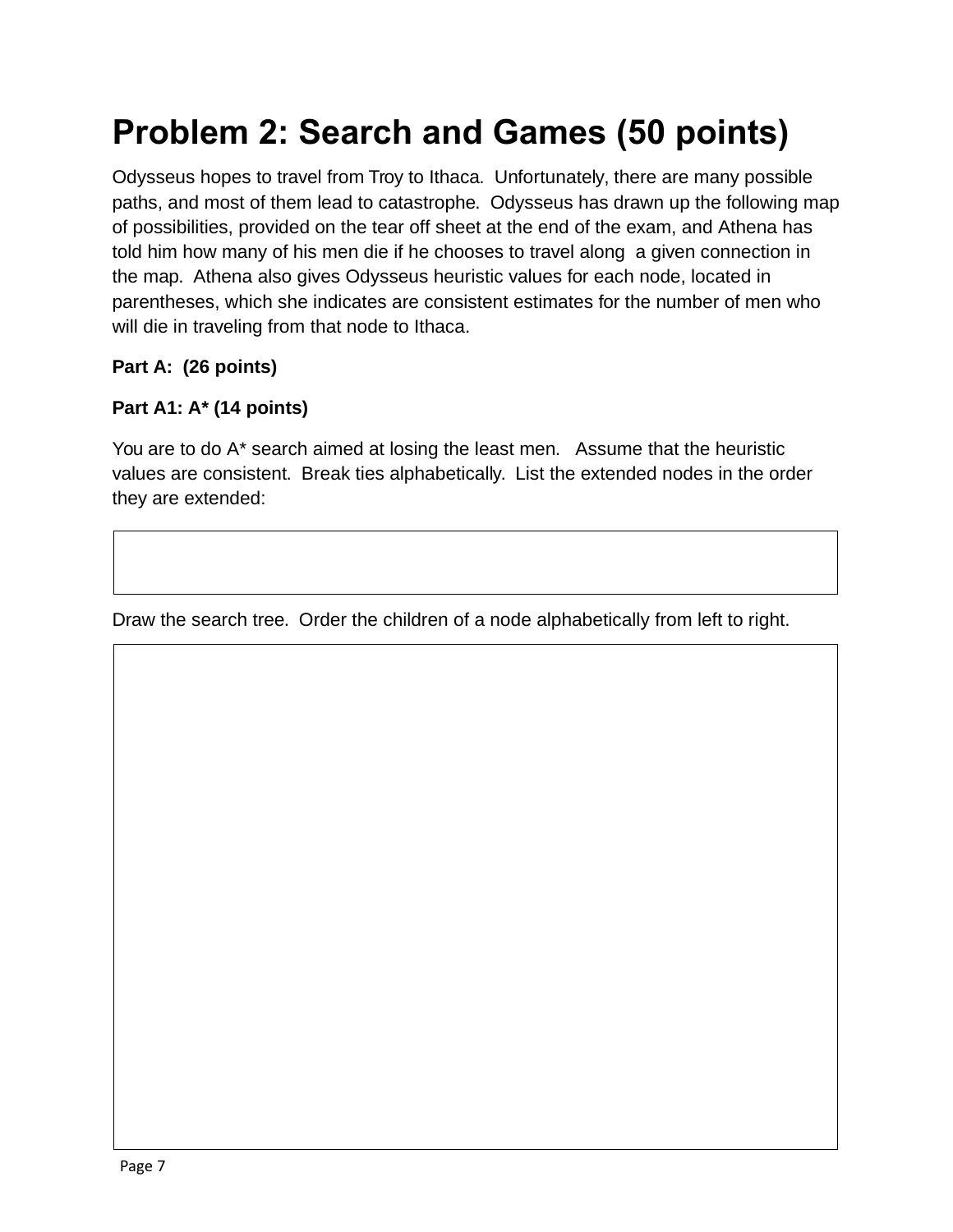#### **Part A2: A\* modification (6 points)**

Suppose Odysseus starts with 701 men, including himself. He reasons that he can sometimes eliminate newly extended paths immediately, without bothering to put them on the search queue, with no risk of overlooking any successful trip home. List the paths that can be eliminated immediately.

#### **Part A3: Admissibility (6 points)**

By convention, Odysseus has labeled the start node with a heuristic value of 0. What is the largest value he could use that would still be an admissible estimate?



Explain how you arrived at this value.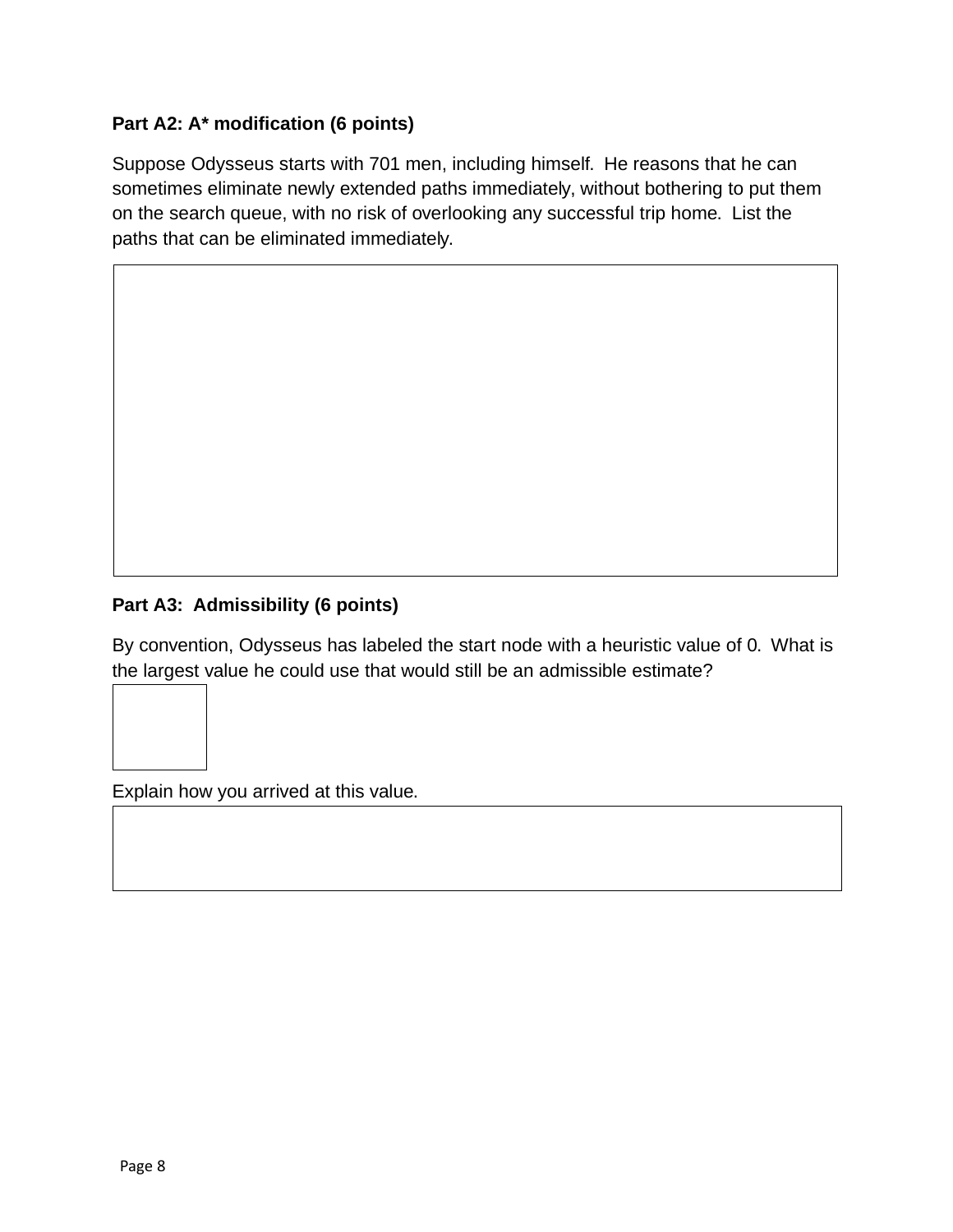#### **Part B: Games (24 points)**

In a modern remake of the Odyssey, finding a path to Ithaca has become a contest. Starting at the Start node, Poseidon and Odysseus take turns choosing which connection Odysseus will follow. Poseidon wants to make a path with the maximum number of men killed, while Odysseus wants to make a path with the minimum number of men killed. Odysseus loses the game if all his men are killed. Odysseus wins if he builds a path to Ithaca and some of his men are still alive.

Poseidon makes choices at square nodes on the following map (repeated on a tear off sheet at the end of the exam). Odysseus makes choices at round nodes. Odysseus starts with **623 men, including himself. The numbers on the connections denote men killed.**

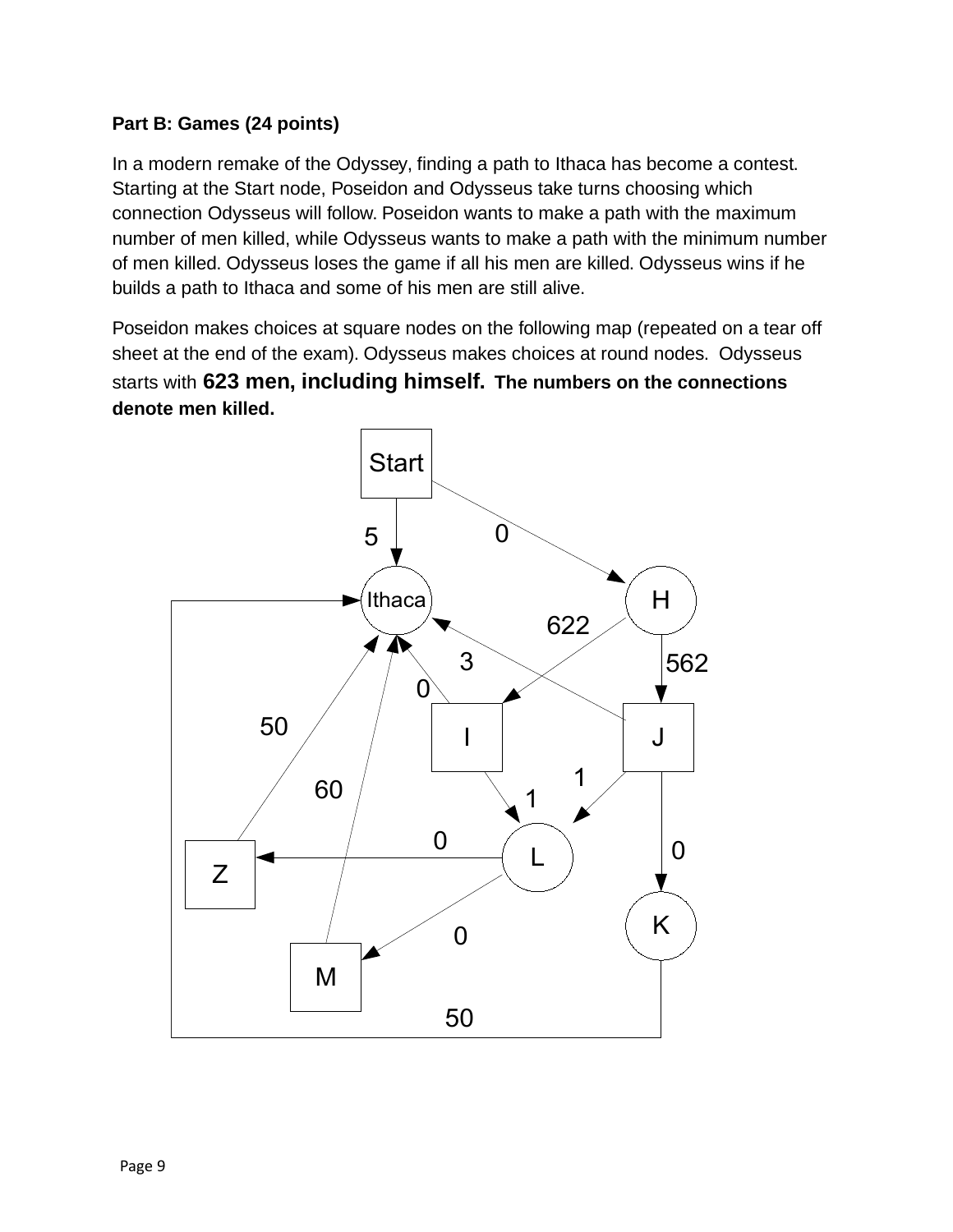#### **Part B1 (9 points)**

Draw the complete game tree, stopping when the goal is reached or all men are killed.

| <b>MAX</b> | <b>Start</b> |
|------------|--------------|
| <b>MIN</b> |              |
| <b>MAX</b> |              |
| <b>MIN</b> |              |
| <b>MAX</b> |              |
| <b>MIN</b> |              |
| <b>MAX</b> |              |
| <b>MIN</b> |              |

#### **Part B2 (9 points)**

Now, perform minimax on the game tree you drew in Part B1. Write the minimax score at each node. **Note that the value of the static evaluation function is the total number of men killed.**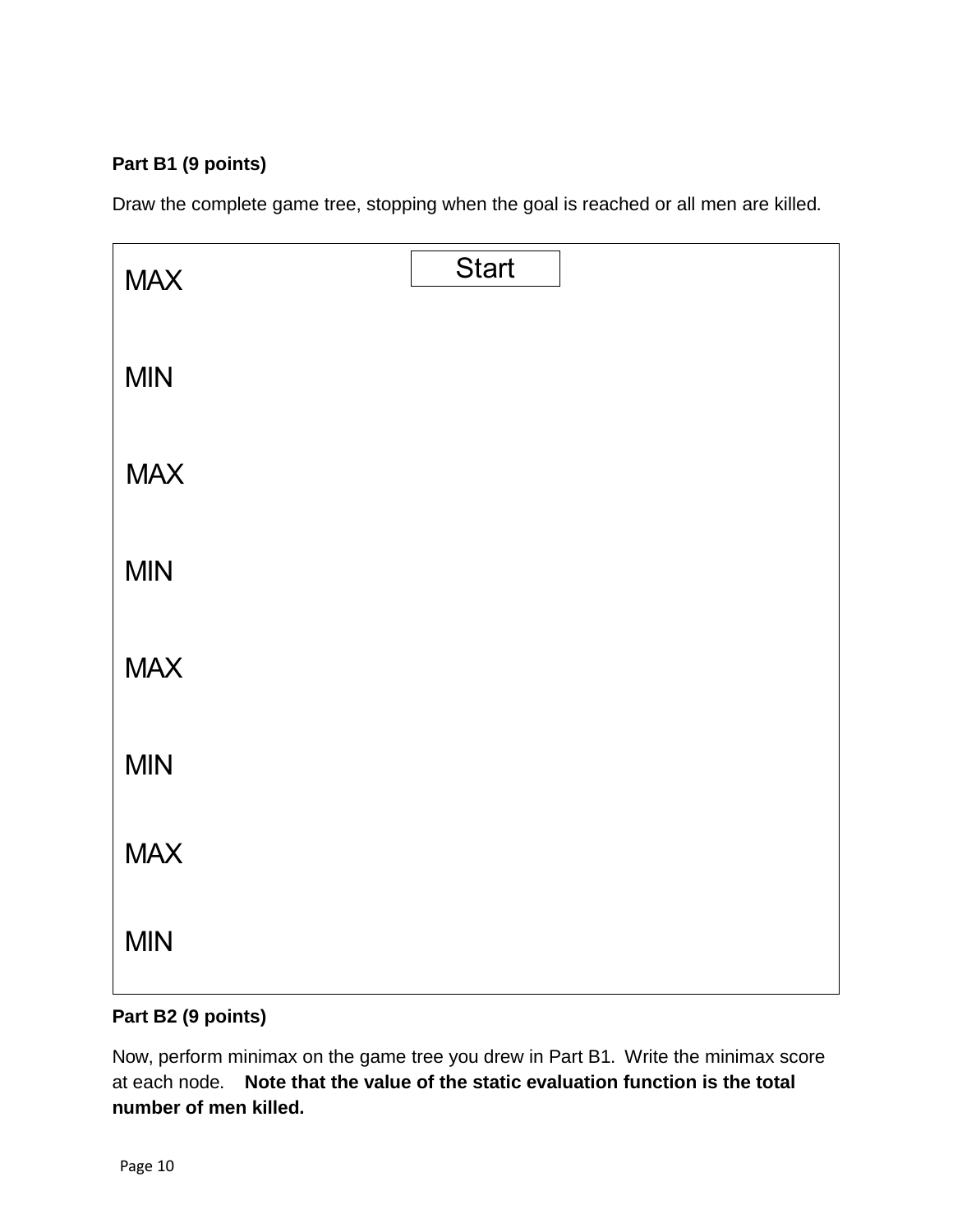## **Part B3 (3 points)**

What is the minimax path from the Start?

## **Part B4 (3 points)**

How many men are left alive at the end of the game?

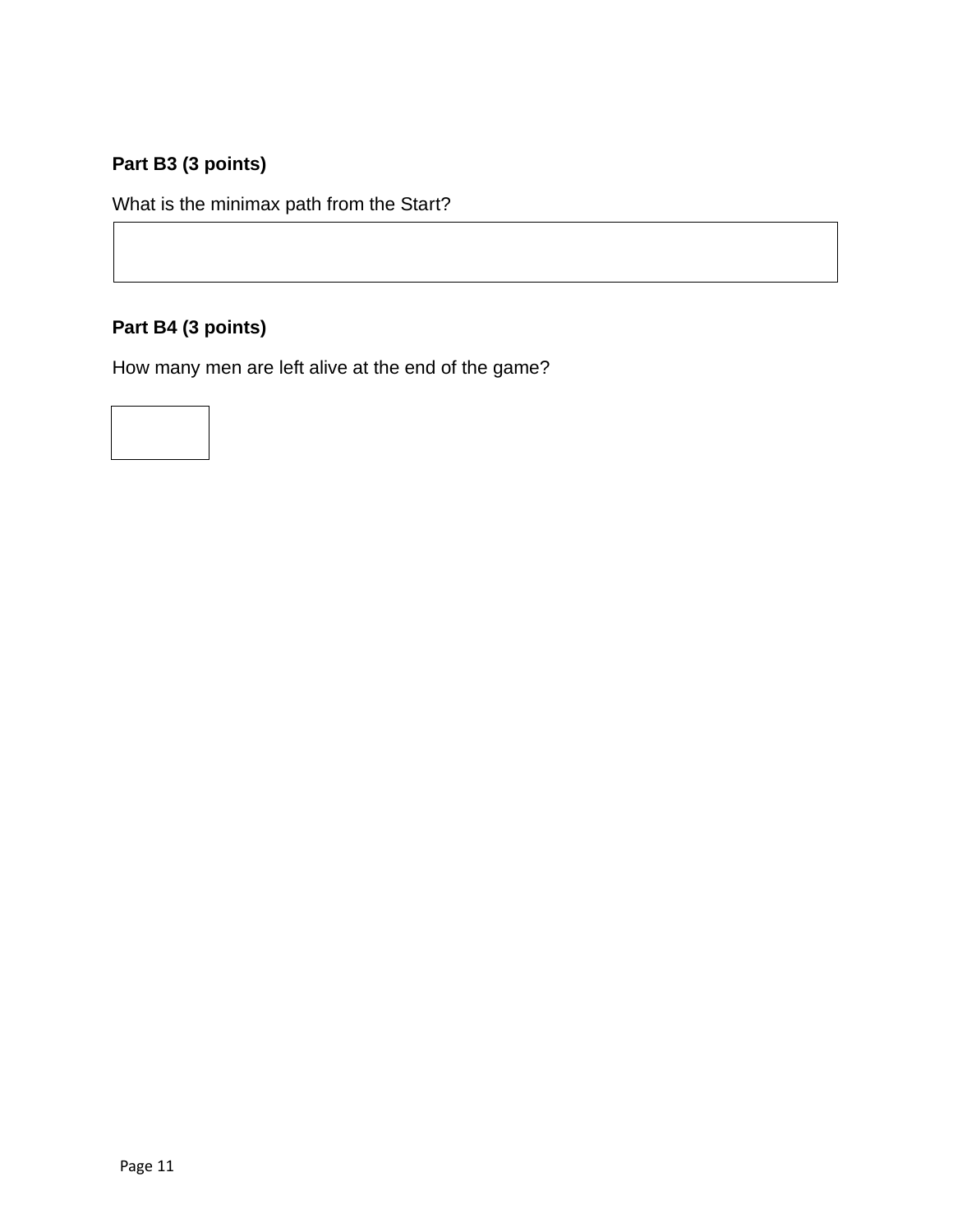**Blank page**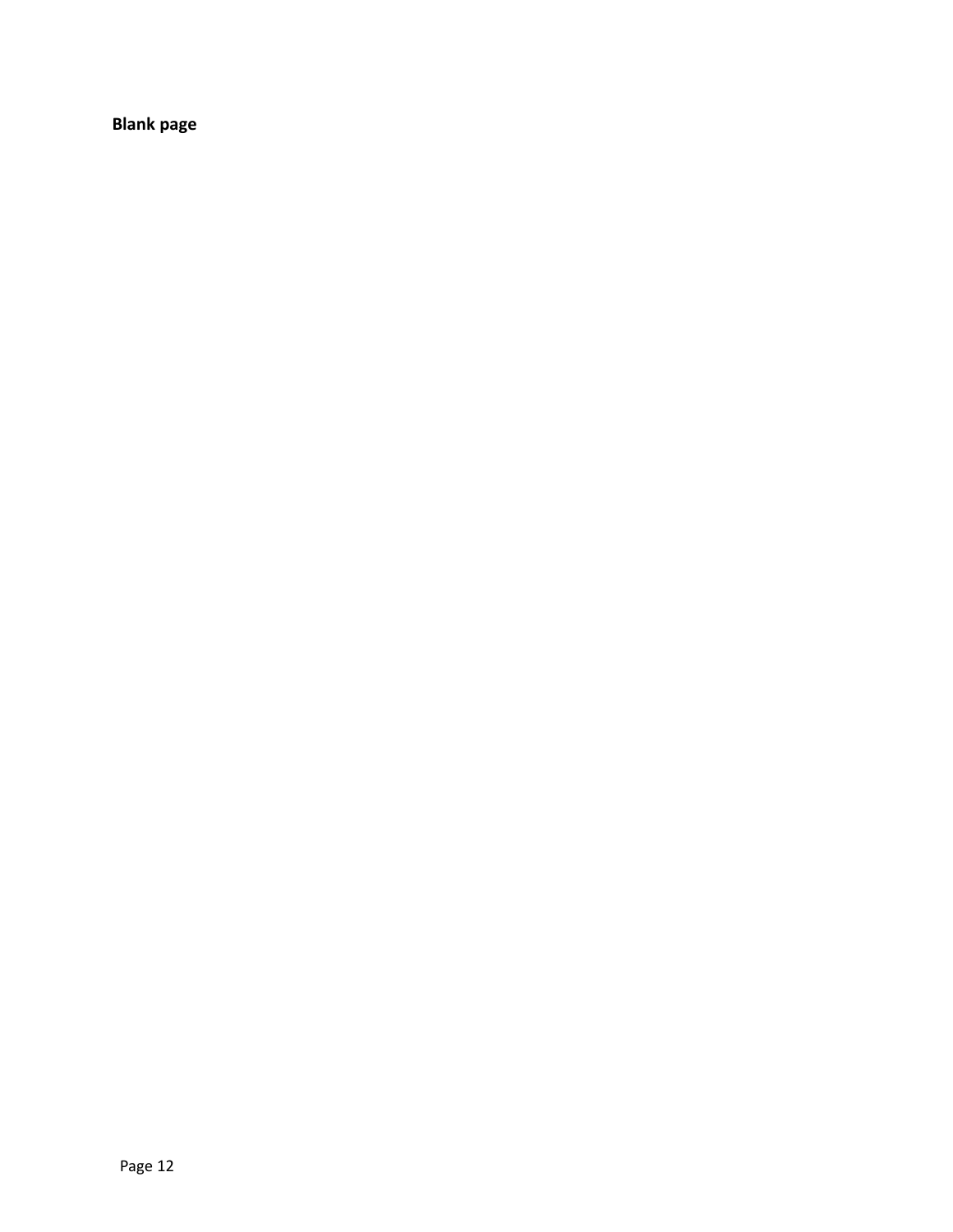#### **Tear off sheet for problem 1**

#### **Rules:**

```
P0 IF '(?x) is in 6.034'
   THEN '(?x) is charismatic'
P1 IF (OR '(?x) is nimble',
               '(?x) takes dance lessons')
   THEN '(?x) can dance like Mick Jagger'
P2 IF (OR '(?x) is a rebel',
              (AND '(?x) has money', 
                  '(?x) chooses style over comfort'))
   THEN '(?x) wears leather'
P3 IF (AND '(?x) is related to Lady Gaga',
               (NOT '(?x) goes to MIT'))
   THEN '(?x) chooses style over comfort'
P4 IF (OR (AND '(?x) wears leather',
                   '(?x) can dance like Mick Jagger'),
              (AND '(?x) is musically gifted', 
                   '(?x) is charismatic'))
   THEN '(?x) should become a rockstar'
```
#### **Assertions:**

- A0: (Alison is in 6.034)
- A1: (Brad is in 6.034)
- A2: (Alison is musically gifted)
- A3: (Chris is a rebel)
- A4: (Chris takes dance lessons)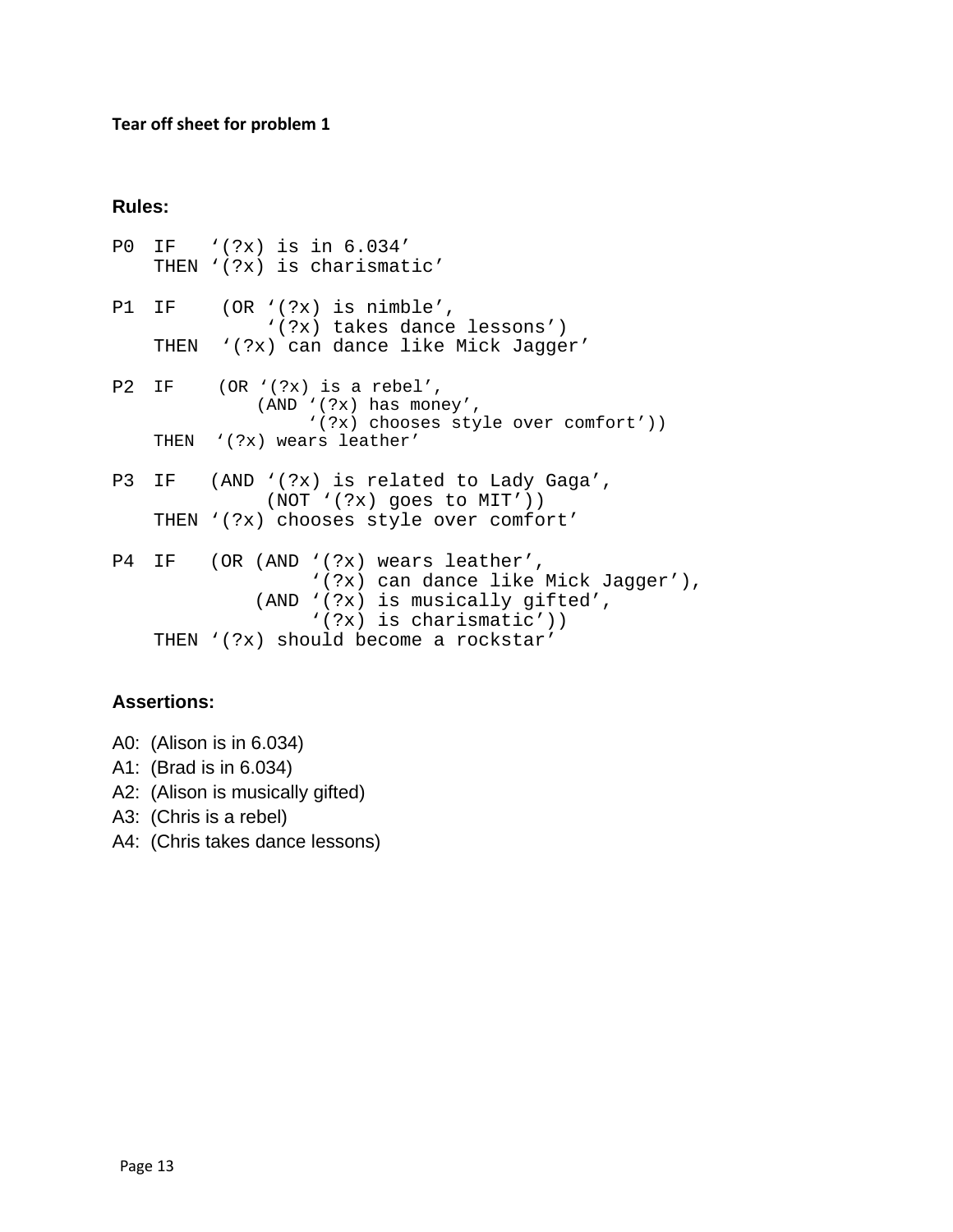**Tear off sheet for problem 2, part A**